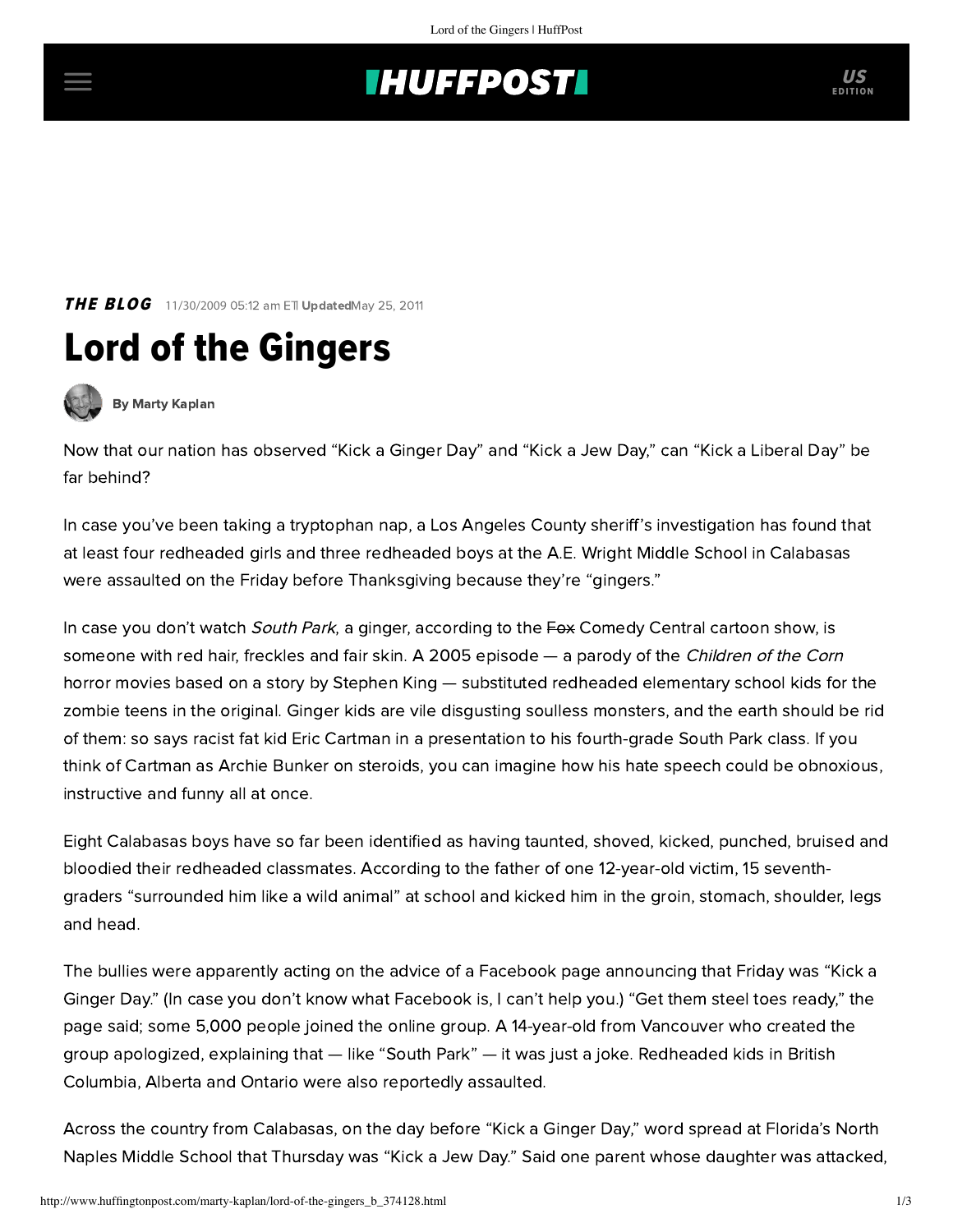#### Lord of the Gingers | HuffPost

"Many kids, all Jewish, were kicked. I was furious and attempted to call the parents of the girl who initiated this hatred." The school district determined that 10 students should be punished.

## So whose fault was it?

South Park? I don't think so. Some studies say that violence in media begets violence in kids, but anyone who's watched more than ten minutes of that show knows it's no more dangerous than All in the Family.

Is it Facebook's fault? Spokesman Barry Schnitt says hate speech violates Facebook's terms of service; the network relies on users to report problems to Facebook. No one reported "Kick a Ginger Day." When you have 300 million users, like when you have 300 million Americans, stupid things inevitably get said some of them meant to be funny, some of them malicious and pretending to be funny. It would be easy to ban both. In a democracy, though, it's harder, but necessary, to figure out how to tell the difference between them.

Is it the fault of the kid who posted the "Kick a Ginger Day" page? I can believe it was done in the same subversive spirit as the *South Park* episode: outrageous, to be sure, but not remotely intended to be taken literally. You may not like the scabrous place where pop culture is today, but you can't pretend that context doesn't exist.

Is it the fault of the kids who did the kicking? Absolutely. Above the age of four or so, "I jumped off the Empire State Building because he did it first" just isn't a credible defense.

Is it the fault of the parents of the kids who did the kicking? Yes. And also the fault of any of us insufficiently freaked out by the debased discourse and corrosive politics of our times.

"These are not new issues for us here in Naples," said Rabbi James Perman of Temple Shalom in North Naples. "These 10 kids did not invent anti-Semitism. They found a sympathetic response that was already there on some level."

America's airwaves are crackling with demagogues demonizing Democrats, liberals, Nancy Pelosi, Barack Obama and anyone else who gets on the wrong side of Glenn Beck, Rush Limbaugh and the other bully boys making money off of hate speech. Beck [says](http://www.nytimes.com/2009/03/30/business/media/30beck.html) he's just a "rodeo clown." Limbaugh, [says](http://www.rushlimbaugh.com/home/daily/site_030209/content/01125111.guest.html) Republican National Committee chair Michael Steele, is just "an entertainer." That's why the ugly, incendiary stuff they're spewing isn't supposed to scare us.

Unfortunately, there are people listening to these loons whose moral development never make it north of middle school, and who don't think that Obama-hates-white-people and liberals-hate-America are jokes, unless you mean "punch line" literally. They may not hold signs saying, "Kick a Jew Day," but they do carry placards reading, "Obama takes his orders from the Rothchilds" [sic]. They also think that strapping on firearms is a fine way to dress for a protest rally.

Just as troubling, though, are the people who are economically hurting, scared by the future and bewildered by the change all around them. They would be appalled to learn that their kids had